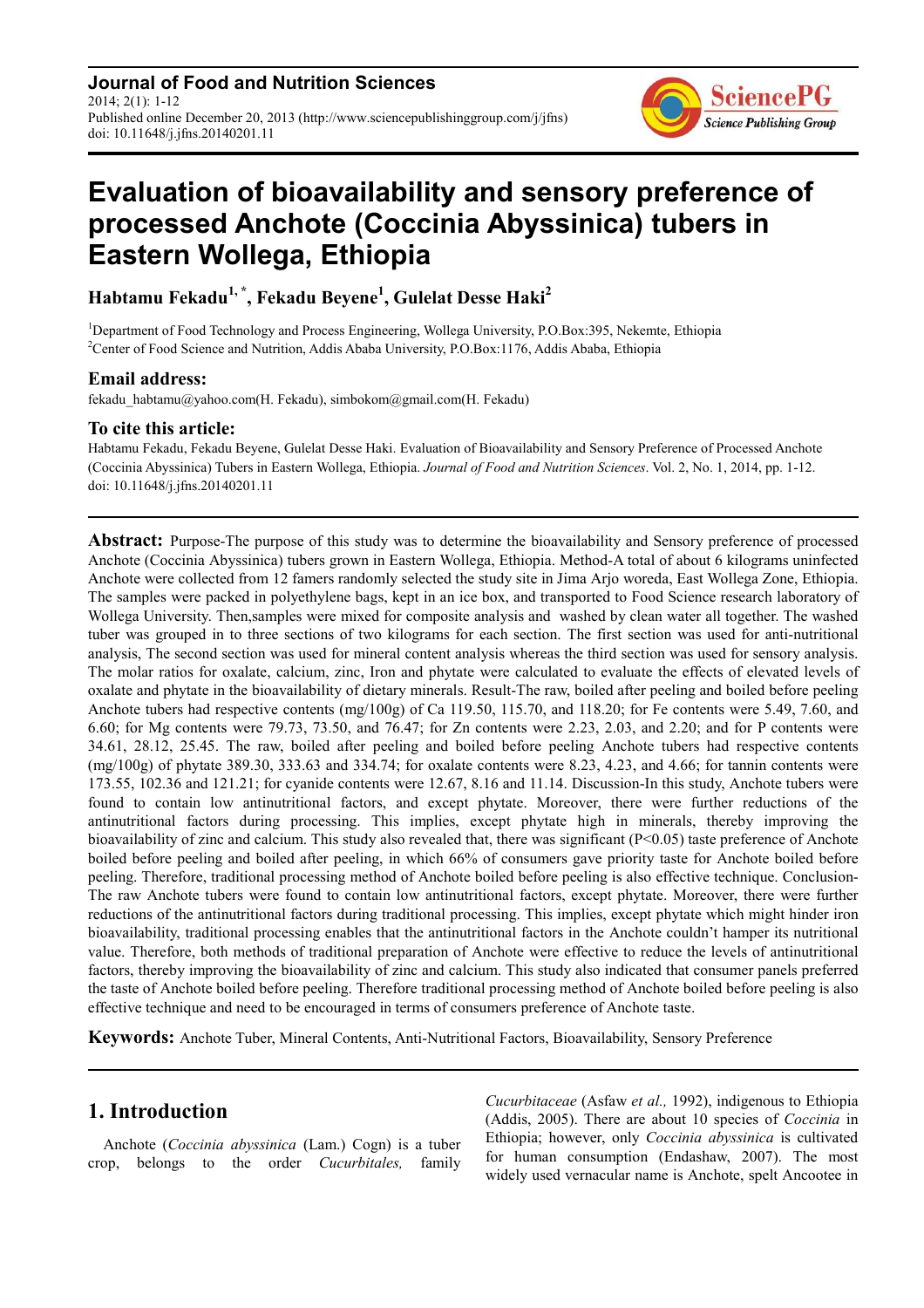Oromo. It is also called Ushushu (Welayita), Shushe (Dawuro), and Ajjo (Kafigna) (Demel *et al*., 2010). Anchote is found both cultivated and wild (Edwards, 1991). The total yield of Anchote is 150-180 quintals/hectare, which is in the range of the total yield of sweet potato, and potato (IAR, 1986). Anchote is endemic to the Western parts of Ethiopia highlands (Amare, 1973; Westphal, 1974). Anchote is a valuable food source and according to local farmers, it helps in fast mending of broken/ fracture bones and displaced joints, as it contains high calcium, and proteins than other common and wide spread root and tuber crops (Endashaw, 2007). Traditionally, it is also believed that, Anchote makes lactating mothers healthier and stronger (Abera, 1995). The juice prepared from tubers of Anchote has saponin as an active substance and is used to treat Gonorrhoea, Tuberculosis, and Tumor Cancer (Dawit and Estifanos 1991).

Like many other root, and tuber crops, Anchote is rarely eaten raw (Fufa, and Urga, 1997). Traditionally, Boiled after peeling or Boiled before peeling and/ or further cooking are applied prior to consumption. Such processing can have both detrimental and beneficial effect to the nutrient content of food. Presumed purpose of such processing is to make Anchote more palatable, digestible, to inactivate enzyme inhibitors, and other anti-nutrient to qualify it for human consumption. In spite of the substantial level of bioavailability and sensory preference of Anchote tubers, there are no published studies. Therefore, the main objective of this research was to determine the bioavailability and sensory preference of processed Anchote (*Coccinia abyssinica*) tubers grown in East Wollega, Ethiopia.

## **2. Materials and Methods**

## *2.1. Sample Collection*

A total of about 6 kilograms uninfected Anchote were collected from the 12 famers randomly selected (0.5 kilogram per house hold) of study site (Hara, Wayu kumba and Wayu kiltu kebeles) in Jima Arjo woreda, East Wollega Zone, Western Ethiopia. The samples were packed in polyethylene bags, kept in an ice box (to prevent moisture loss), and transported to Food Science and Bioprocess Technology Institute Research laboratory of Wollega University within three hours. Once in the laboratory, samples were mixed for composite analysis of the study variables and washed by clean water all together. The washed tuber was used for nutritional analysis. The first section was used for anti-nutritional analysis, The second section was used for mineral content analysis whereas the third section was used for sensory analysis.

## *2.2. Sample Preparation*

The washed sample was grouped into three lots of two kilograms each. The first lot was used for analysis of *antinutritional fact*o*rs* of anchote tubers. The raw sample was

sliced to uniform thickness 5 mm using a stainless steel knife. The second lot was used for mineral content analysis. The tuber was peeled and boiled for about three to three and half hours and sliced to uniform thickness 5 mm using a stainless steel knife. The third lot was served used for sensory analysis. The washed tuber was boiled for about three to three and half hours, peeled and sliced to uniform thickness 5 mm using a stainless steel knife.

Then, each of the three lot of samples were dried at a time in oven (Gallenkamp Hotbox Oven, Gallenkamp, UK) at 60°C for 72 hours. Each dried samples were milled into fine powder using electric grinder (NIMA-8300Burman, Germany) until to pass through 0.425 mm sieve mesh size, and finally packed into airtight polyethylene plastic bags to minimize heat build-up, kept in ice box and transported to Addis Ababa University, and stored in the desiccator until required for analysis.

## **3. Minerals Analysis**

## *3.1. Determination of Calcium, Iron, Magnesium and Zinc*

Calcium, iron, magnesium, and zinc were determined according to the standard method of AOAC (2000) using an Atomic Absorption Spectrophotometer (Varian Spectr AA. 20 plus). The washed silica dishes were placed in to Drying Oven at 90°c for15 min. The dishes were then removed, and cooled down in desiccators for about 30 minutes, when cooled to room temperature weighed. About 2.000 g of Anchote samples of each treatment (Raw or control, boiled after peeling, and boiled before peeling) (in triplicate) were weighed in to each dish, then placed on a hot plate under a fume-hood in slowly increasing temperature until smoking ceases. When the samples become thoroughly charred, the dishes then placed in a Muffle Furnace, as near to centre as  $\frac{1}{2}$ possible and ashed at 550 C. The dishes were removed from a muffle furnace, cooled, seen to be clean, and white in appearance. Few drops of de-ionized water and concentrated nitric acid were added, dried, and return to a Muffle Furnace. Then checked until traces of carbon are fully ashed. Finally taken out of the muffle furnace placing immediately in a desiccators till cooled to room temperature.

The ash each sample was digested with 5 ml of 6 M HCl to wet it completely and carefully dried on a low temperature hotplate. 7 ml of 3 M HCl were added and the dish was heated on a hot plate until the solution just boils. Then it has been cooled, and filtered through a Whatman no.1 filter paper in to a 50 ml volumetric flask retaining as much of the solids as possible in the dish. Again 7 ml 3 M HCl was added to the dishes, and heat until the solution just boils. Then, cooled and filtered in to the volumetric flask. The dishes were then washed with water, and filtered in to the volumetric flask. The filter paper was washed thoroughly and collected in the flask. Since calcium is to be determined 2.5 ml of 10 % Lanthanum chloride solution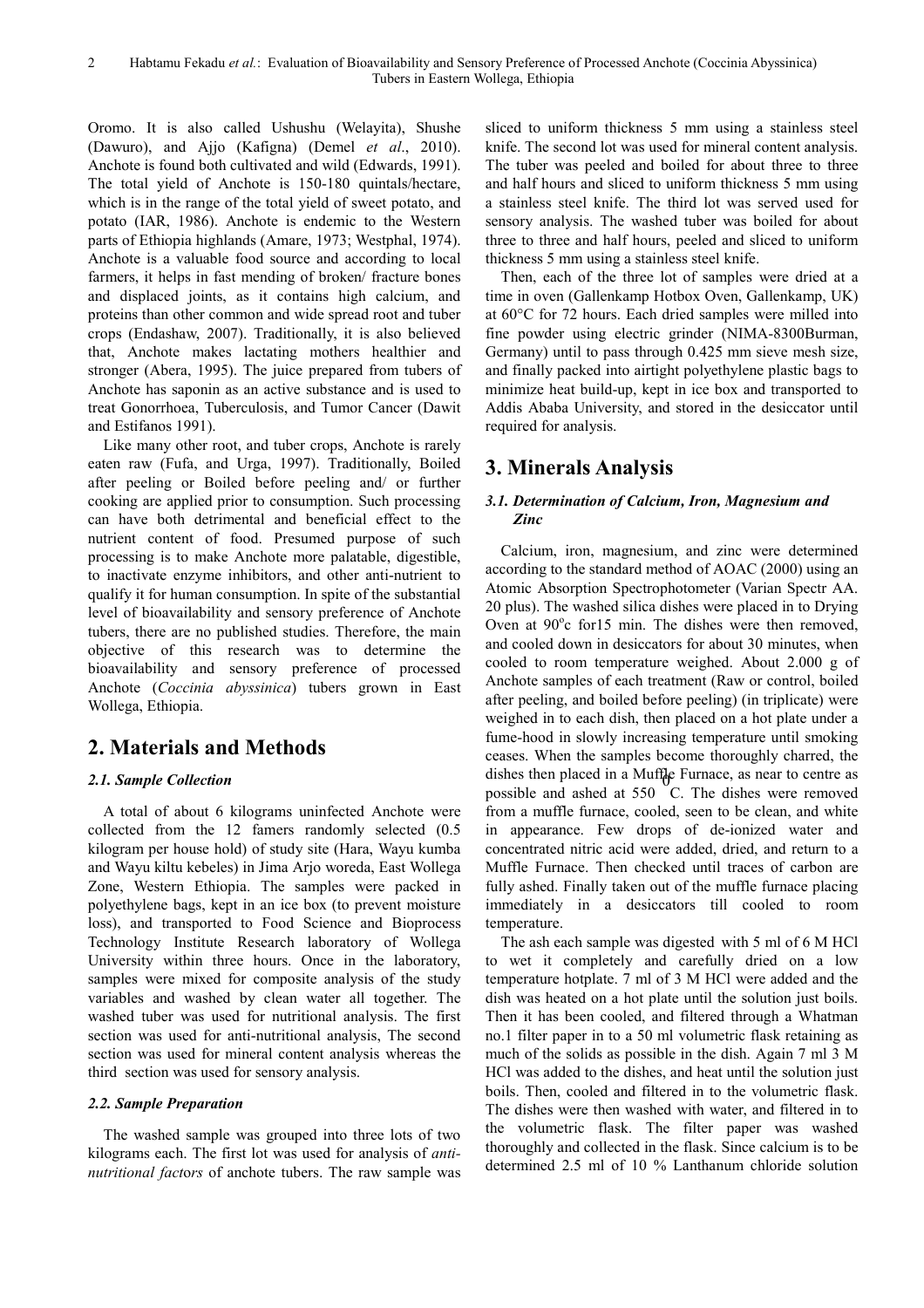were added to the flask. Finally, diluted to the mark (50 ml) with freshly de-ionized water. The blank were prepared a blank by taking the same amount of reagents through all steps.

The stock standard solutions of minerals (zinc, calcium iron, and magnesium) were diluted with 0.3 N HCl to concentrations that fall within the working range (0.5, 1.0, 2.0, and 4.0 µg/ml for calcium analysis; 0.5, 1.0, 1.5, and 3.0 µg/ml for iron analysis; 0.25, 0.50, 0.75 and 1.50 µg/ml for magnesium analysis; 0.10, 0.20, 0.40, and 0.80  $\mu$ g/ml for zinc analysis). The Atomic Absorption Spectrophotometer used for mineral determination was calibrated using standard solutions and the reagent blank solution was run with the sample.

The apparatus were set according to the instructions, and a calibration curve was prepared by plotting the absorption values against the metal concentration in µg/ml. Reading was taken from the graph, which depicted the metal concentrations that correspond to the absorption values of the samples, and the blank. The metal contents were calculated by using the following formula:

$$
Metal content (mg/100g) = \frac{(A-B)xV}{10W}
$$

Where:

 $W =$  wight of the sample (g)

V= volume of the extract (ml)

A = concentration ( $\mu$ g/ml) of sample solution

B = concentration ( $\mu$ g/ml) of blank solution

#### *3.2. Determination of Phosphorus*

Phosphorous was determined by the colorimetric method (Colorimeter SP 20, Bausch and Lamb) using Ammoniaum Molybdate (AOAC, 1984). About 1 ml of the clear extract solution was taken from the sample solution prepared from mineral analysis (determination of Ca, Fe, Mg and Zn) and diluted to 100 ml with deionized water in a 100 ml volumetric flask. A 5ml (triplicates) of the sample dilution was added into test tubes. A 0.5ml of molybdate and a 0.20ml aminonaphtholsulphonic acid was added into the test tube (sample solution) and mixed thoroughly step by step. A 0.20ml aminonaphtholsulphonic acid was added into the test tube repeatedly each time until the solution becomes clear. The solution was allowed to stand for 10 minute. The absorbance of the solution was measured at 660 nm against distilled water. Simultaneously with sample phosphorous, standard and blank analysis were carried out. Standard and blank solutions were prepared as above but 5 ml of working standard (reading A) and 5 ml of deionized water (reading B) in place of the sample dilution were used respectively. A standard curve was made from absorbance versus concentration. The phosphorus contents were calculated by using the following formula:

Phosphorus (mg/100g) = 
$$
\frac{A-B}{\text{Slope x Wf x 10}}
$$

Where:

 $A =$  reading of the sample solution

 $B =$  reading of the blank solution

 $W_f$  = weight of sample.

The molybdate reagent was prepared by taking 75ml of  $10N H<sub>2</sub>SO<sub>4</sub>$  in a 250 ml volumetric flask and dissolving 6.25g of ammonium molybdate in a beaker in about 50ml of water and then transferring the beaker solution into volumetric flask. The aminonaphtholsulphonic acid reagent was prepared by dissolving 100mg of 1, 2, 4 aminonaphtholsulphonic acid in 39 ml of sodium bisulphite solution, and then adding 1 ml of sodium sulphite solution. A 15% sodium bisulphite and 20% sodium sulphite solution was prepared by dissolving 7.5g sodium bisulphate in 50ml of water and 2g sodium sulphite in 10ml of water respectively. The standard phosphrus solution was prepared by dissolving 438.8 mg of  $KH_2PO_4$  (water free) in some water in a 100ml volumetric flask, adding 1 ml concentrated  $H_2SO_4$  and diluting to the mark with water. The standard curve was made by taking 0.1, 0.2, 0.4, 0.6, 0.8 and 1.0ml of the standard solution and diluting to 100ml.

## **4. Analysis of Antinutritional Factors**

#### *4.1. Determination of Phytate Content*

Phytate was determined by the method of Latta and Eskin (1980) and later modified by Vantraub and Lapteva (1988). About 0.1000g of Anchote samples of each treatment (Raw or control, boiled after peeling, and boiled before peeling) were extracted with 10ml 2.4% HCl in a mechanical shaker (Eberbach) for 1hour at an ambient temperature and centrifuged at 3000rpm for 30 minute. The clear supernatant was used for phytate estimation. A 2ml of wade reagent (containing  $0.03\%$  solution of FeC<sub>13</sub>.6H<sub>2</sub>O and 0.3% of sulfosalicilic acid in water) was added to 3mL of the sample solution (supernatant) and the mixture was mixed on a Vortex (Maxi Maxi II) for 5 seconds. The absorbance of the sample solutions were measured at 500 nm using UV- VIS spectrophotometer (Beckman DU-64 spectrophotometer, USA).

A series of standard solution were prepared containing 0, 4.5, 9, 18, 27 and 36 µg/ml of phytic acid (analytical grade sodium phytate) in 0.2N HCl. A 3ml of standard was added into 15ml of centrifuge tubes with 3mL of water which were used as a blank. A 1mL of the Wade reagent was added to each test tube and the solution was mixed on a Vortex mixer for 5 seconds. The mixtures were centrifuged for 10 minutes and the absorbances of the solutions (both the sample and standard) were measured at 500nm by using de ionized water as a blank. A standard curve was made from absorbance versus concentration (Appendex VII) and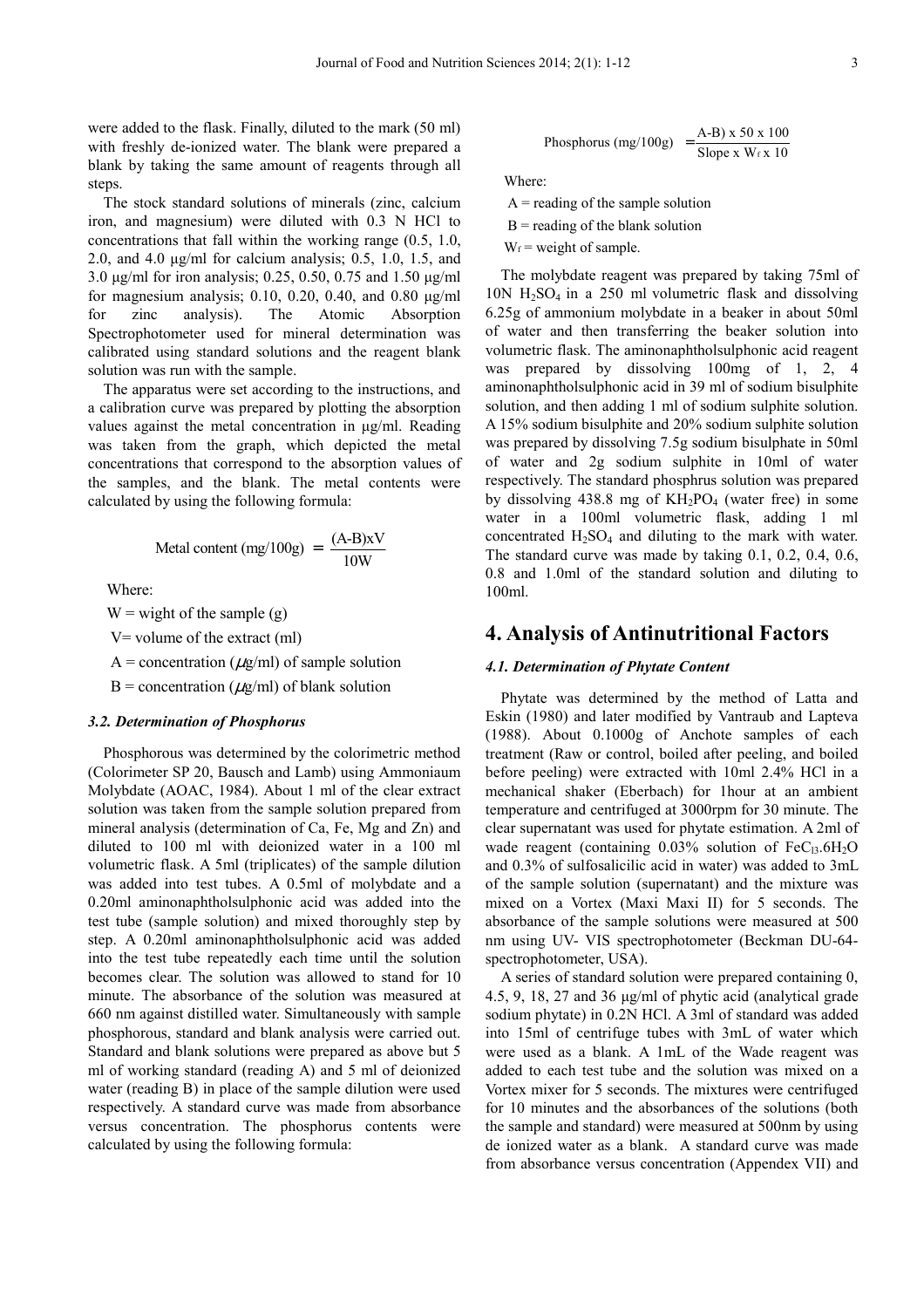the slope and intercept were used for calculation. The phytate content was calculated by using the following formula:

Phytic acid  $(\mu g/100g) = \frac{\mu g}{\sigma g}$  [(absorbance - intercept)/ (slope \* density \* weight of sample)] \*  ${10/3}$ 

## *4.2. Determination of Phytate Phosphorus and Non-Phytate Phosphorus Content*

Phytate and phosphorous were determined by the above methods. Phytate phosphorus was calculated by assuming 28.18% of phytate  $(C_6P_6O_{24}H_{18})$  is phosphorus. The nonphytate phosphorus was determined from the difference between phytate phosphorus and total phosphorus, whereas, the proportion of phosphorous as phytate was calculated by phytate phosphorus devided by total phosphorus (Khetarpaul and Sharma, 1997). The phytate phosphorus, non-phytate phosphorus, and phosphorous as phytate content was calculated by using the following formula:

Phytate phosphorus (mg/100g) = phytate content  $(mg/100g)$  x 28.18%

Non-phytate phosphorus (mg/100g) = Phytate phosphorus (mg/100g) - Total phosphorus (mg/100g)

Phosphorous as phytate  $(\%)$  = Phytate phosphorus (mg/100g)/ Total phosphorus (mg/100g)

## *4.3. Determination of Oxalate Content*

Oxalate was analyzed using the method originally employed by Ukpabi and Ejidoh 1989 in which the procedures involve three steps: digestion, oxalate precipitation, and permanganate titration. About 2.000 g of Anchote samples of each treatment (Raw or control, boiled after peeling, and boiled before peeling) was suspended in 190 ml de-ionized water contained in a 250 ml volumetric flask; 10 ml of 6 M HCl was added and the suspension digested at the boiling pointof water for 1 h that followed by cooling. Then made up to 250 ml and filtered.

Duplicate portion of 125 ml of filtrate were measured in to a beaker and four drops of methyl red indicator added, followed by the addition of concentrated  $NH<sub>4</sub>OH$  solution drop wise until the test solution changes from salmon pink color to faint yellow color (pH 4-4.5). Each portion was then heated to  $90\text{ °C}$ , cooled and filtered to remove precipitate containing ferrous ion. The filtrate was then again heated to 90  $^{\circ}$ C and 10 ml of 5 % CaCl<sub>2</sub> solution was then added while being stirred constantly. After heating it was cooled and left overnight in refrigerator. The solution was then centrifuged at a speed of 2500 rpm for 5 min the supernatant was decanted and the precipitate completely dissolved in 10 ml of 20 % (v/v)  $H_2SO_4$  solution.

At this point the total filtrate resulting from digestion of 2 g of flour was made up to 300 ml. aliquots of 125 ml of filtrate were heated until near boiling, and then titrated against  $0.05$  M standard  $KMnO<sub>4</sub>$  solution to a faint pink color which persists for 30 seconds. The oxalate content was calculated by using the following formula:

Oxalate (mg/100g) =  $[(T * V_1 * D_f * 10^5)] / (V_2) * W]$ 

Where:  $T =$  Normality of Potassium permanganate;  $V_1$ = Volume of Potassium permanganate (titrant);  $D_f$  = the dilution factor which is 26.8;  $V_2$  = Volume of extract oxalate (titrand) and  $W = Weight of sample in gram.$ 

After analysis of phytate and oxalate the molar ratio of phytate and oxalate to calcium, zinc and iron were calculated to evaluate the effect of elevated levels of phytate and oxalate in the bioavailability of dietary minerals. As the ratios are the better indicators of the bioavailability than the amounts of the mineral and the phytic acid in the diet (Omoruyi *et al.*, 2007).

## *4.4. Determination of Condensed Tannin Content*

Tannin content was determined by the method of Burns (1971) as modified by Maxson and Rooney (1972). About 2.0000g of Anchote samples of each treatment (Raw or control, boiled after peeling, and boiled before peeling) were weighed in a screw cap test tube and extracted with 10ml of 1% HCl in methanol for 24 hours at room temperature with mechanical shaking. After 24 hours shaking, the solution was centrifuged at 1000rpm for 5 minutes. A 1ml of supernatant was taken and mixed with 5 ml of vanillin-HCl reagent (prepared by combining equal volume of 8% concentrated HCl in methanol and 4% Vanillin in methanol).

D-catechin was used as standard for condensed tannin determination. A 40mg of D- catechin was weighed and dissolved in 1000 ml of 1% HCl in methanol, which was used as stock solution. A 0, 12, 24, 36, 48 and 60 ml of stock solution was taken in test tube and the volume of each test tube was adjusted to 1ml with 1% HCl in methanol. A 5ml of vanillin-HCl reagent was added into each test tube. After 20 minutes, the absorbance of sample solutions and the standard solution were measured at 500nm by using water to zero the spectrophotometer, and the calibration curve was constructed from the series of standard solution. A standard curve was made from absorbance versus concentration and the slope (Appendex VIII) and intercept were used for calculation. The condensed tannin content was calculated by using the following formula:

$$
Condensed Tannin(mg/100g) = \frac{(A_s - A_b) - Intercept}{Slopez dx W}
$$

Where:

 $A_s$  = sample absorbance

 $A<sub>b</sub>$  = blank absorbance

 $d =$  Density of solution (0.791g/ml)

 $W = Weight of sample in gram$ 

## *4.5. Determination of Cyanide Content*

Cyanide content of Anchote samples were determined according to the official standard method of AOAC (1984) by Silver Nitrate titrimetric methods, in which the steps of distillation and titration was involved. About 10g of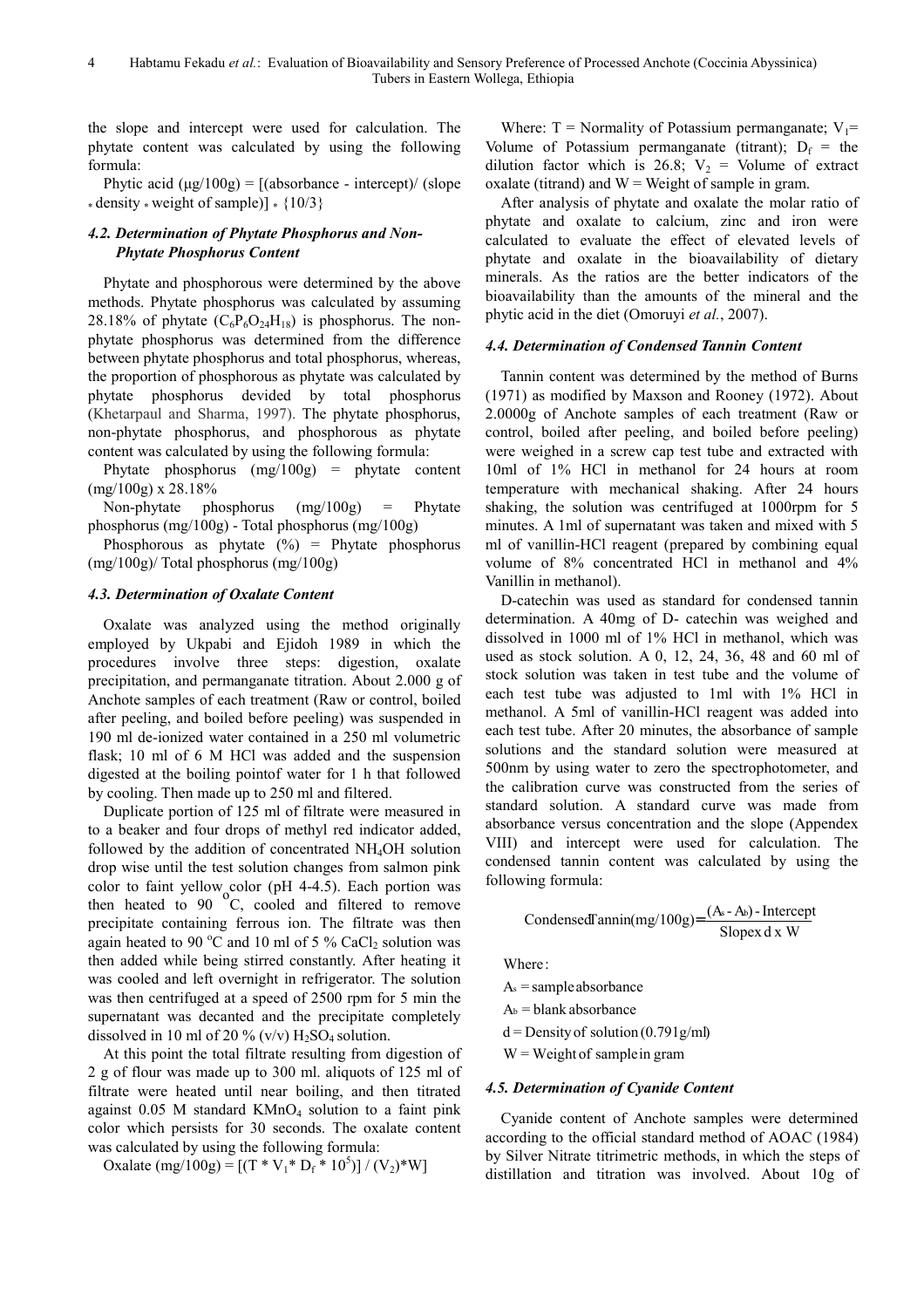Anchote samples of each treatment (Raw or control, boiled after peeling, and boiled before peeling) were weighed into a flask and soaked in 100ml of distilled water in separate 500 ml round bottom flask for 2hr. The Kjeldahl flask was adjusted before distilling the tip of delivery tube below surface of liquid and 100 ml distilled water were added. Thereafter, the mixtures in the flask were heated by steam distillation. The released cyanide was collected in a conical flask containing in 20 ml  $0.01N$  AgNO<sub>3</sub> acidified with 1 ml concentrated  $HNO<sub>3</sub>$ . When the gas has passed over, the distillate was filtered through sintered glass crucible and rinsed the test tube with little water. The distillate was then titrated against excess  $AgNO<sub>3</sub>$  with 0.02N KSCN, using ferric alum indicator. At the end point of titration, the color of the indicator changed from red to purple color. Using the relationship1 ml of 0.01 N AgNO<sub>3</sub> = 0.27 mg of cyanide. The cyanide content was calculated by using the following formula:

Cyanide (mg/100g) = 
$$
\frac{V_{\text{AgNO3}}*0.27}{W}
$$
 X 100

Where:

 $V_{\text{AgNO3}}$  = Volume of silver nitrate =  $(20-(2*V_{\text{KSCN}}))$  $V_{KSCN}$  = Volume of potassium thiocyanate consumed W= weight of sample.

#### *4.6. Sensory Analysis*

Sensory evaluation was conducted in Food Science and Bioprocess Technology Institute research laboratory of Wollega University, Ethiopia. Boiled Anchote after peeling and boiled Anchote before peeling was evaluated by fifty consumers of 29(58%) males and 21(42%) females participants and 49 (98%) of the consumers were between the ages of 16-35 years. The consumers were recruited from staff and students of Food Science and Bioprocess Technology Institute at Wollega University, Ethiopia. The general demographic questions and frequency of consumption of consumers were completed before sensory evaluation of the products. They were selected if they indicated that they consumed Anchote boiled before and after peeling at least once per month. Additional criteria used to screen consumers were: no food allergies and/or no frequent illness, nonsmoker, willing to evaluate Anchote and available to participate during the scheduled testing dates.

In the sensory evaluation session, the consumers were seated in an open well illuminated laboratory and about 20 grams of each two samples were presented to each consumer on a tray at ambient temperature ( $\approx$ 25°C) within 2 hrs after boiling. The consumers were asked to indicate which of the two coded samples taste is preferred on the score card. The non-directional paired comparison test, exactly a two-sided preference (a version of paired comparison test) according to the "forced choice" technique (ISO, 1983), with the question: "Of these two samples, which one do you prefer?" was carried out with

fifty consumers. The samples were served with identical container coded with 3-digit random numbers, half of the consumers were asked to taste one sample first, the others to taste it second. Necessary precautions were taken to prevent bias of tasting by ensuring that consumers rinsed their mouth with water before and after each tasting of sensory evaluation. Consumers expressed their preference taste of the boiled after peeling and boiled before peeling Anchote tubers using paired comparison test.

#### *4.7. Statistical Analysis*

Mineral and ant-nutritional analyses were followed one way analysis of variance (ANOVA). Means were compared using Duncan's multiple range test (Duncan, 1955). All the statistical analyses were performed on the results obtained using SPSS version 15.0 for windows. Also non-directional paired comparison t-test was used to analyze the responses of the consumers with regard to their preference taste for the sample (Roessler, *et al*., 1978). Significance difference was accepted at the  $0.05$  (P<0.05) level of probability (Steel and Torrie, 1980).

## **5. Result and Discussion**

#### *5.1. Mineral Content of Raw and Processed Anchote*

Minerals in the diet are responsible for several existing problems relating to human health (Milton, 2003). The human body requires more than twenty two mineral elements that can be supplied by an appropriate diet in varying amounts for proper growth, health maintenance, and general well-being (WHO/FAO, 1998). Deficiency diseases could be prevented by sufficient intake of specific nutrients/minerals that are involved in many biochemical processes. Root and tuber crops are one of important sources of minerals that are linked to prevent deficiency diseases such as Anemia and Rickets and daily consumption of these foods is being encouraged (Leterme, 2002).

#### *5.2. Calcium*

Calcium is the major component of bone and assists in teeth development. Calcium concentrations are also necessary for blood coagulation and for the integrity of intracellular cement substances (Okaka and Okaka, 2001). The calcium content of the raw Anchote was 119.5mg/100g. The mean calcium contents of boiled after peeling and boiled before peeling of Anchote tuber was 115.70 mg/100g and 118.20 mg/100g, respectively. The mean calcium content of Anchote boiled after peeling was significantly (P<0.05) lower than both boiled before peeling and raw Anchote tubers. The mean calcium content of Anchote boiled before peeling was non significant (P>0.05) compared to mean raw Anchote. The calcium content was decreased in boiled after peeling by 3.18% and in boiled before peeling by 1.65% compared to raw tubers. The loss of calcium from boiling is not as such pronounced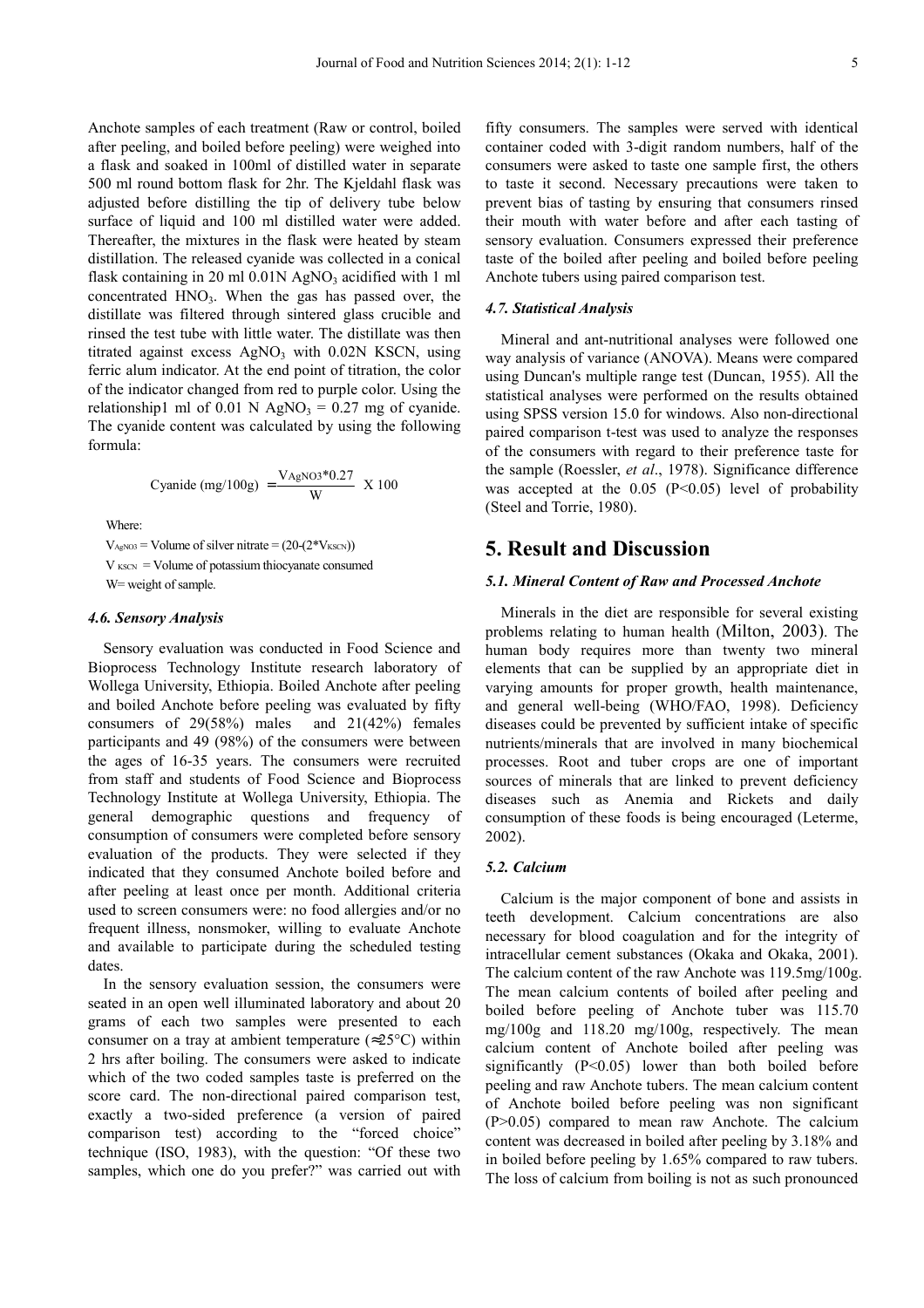and this little reduction may be due to less leaching of the calcium to the boiling water (Brody, 1994).

#### *5.3. Iron*

The mean iron content of the raw, boiled after peeling and boiled before peeling Anchote were 5.49 mg/100g, 7.60mg/100g and 6.60g/100g, respectively. The mean iron content of Anchote boiled after peeling was significantly (P<0.05) higher than both boiled before peeling and raw Anchote tubers. The mean iron content of Anchote boiled before peeling was non significant  $(P>0.05)$  compared to mean raw Anchote. The iron content was increased in boiled after peeling by 38.43% and in boiled before peeling by 20.22% compared to raw tubers. Increase in the iron content may be due to contamination of iron from the cooking utensils (Omoruyi *et al.*, 2007). In addition, the increment could be due to peeling has been done in a knife made of stainless steel then leaching from its skin or cooking utensils (Akin-Idowu *et al.*, 2009).

#### *5.4. Magnesium*

The mean magnesium content of the raw, boiled after peeling and boiled before peeling of Anchote tubers were 79.83 mg/100g, 73.50 mg/100g and 76.47 mg/100g, respectively. The magnisium content of Anchote boiled after peeling was significantly  $(P<0.05)$  lower than both boiled before peeling and raw Anchote tubers. Similarly, the mean magnisium content of Anchote boiled before peeling was significantly (P<0.05) different compared to mean raw Anchote. The magnesium content was reduced in boiled after peeling by 7.93% and in boiled before peeling by 4.21% compared to raw tubers. The reduction of magnesium from boiling might be due to the fact that magnesium oxalate is less soluble than the potassium and sodium salts (Poeydomenge *et al.,* 2007), this may be the possible reason to observed reduction in magnesium level upon boiling.

|  |  | Table 1. Mineral content of raw and processed Anchote samples |  |
|--|--|---------------------------------------------------------------|--|
|  |  |                                                               |  |

| Treatment  | Calcium (mg/100g)       | $\Gamma$ Iron (mg/100g)      | Magnesium $(mg/100g)$         | $\text{Zinc (mg/100g)}$ | Phosphorus $(mg/100g)$   |
|------------|-------------------------|------------------------------|-------------------------------|-------------------------|--------------------------|
| RW         | $119.50\pm0.36^{\circ}$ | $5.49 \pm 0.39$ <sup>a</sup> | $79.73 \pm 0.85$ <sup>a</sup> | $2.23 \pm 0.12^a$       | $34.61 \pm 0.70^{\circ}$ |
| <b>BAP</b> | $115.70\pm0.21^{\circ}$ | $7.60\pm0.19^b$              | $73.50\pm0.92^{\circ}$        | $2.03 \pm 0.06^b$       | $28.12\pm0.08^b$         |
| <b>BBP</b> | $118.20 \pm 1.49^a$     | $6.60 \pm 0.32$ <sup>a</sup> | $76.47\pm0.61^{\rm b}$        | $2.20\pm0.10^{ab}$      | $25.45\pm0.25^{\circ}$   |

Means not followed by the same superscript letters in the same column are significantly different  $(P<0.05)$ .

NB. RW stands for Raw Anchote, BAP: for Boiled after peeling and BBP: for Boiled before peeling.

#### *5.5. Zinc*

The zinc content of raw Anchote tuber with a mean value was 2.23 mg/100g. The mean zinc content of boiled after peeling and boiled before peeling of Anchote tuber was 2.03 mg/100g and 2.20 mg/100g, respectively. The zinc content of Anchote boiled after peeling was significantly (P<0.05) lower than raw Anchote tubers. The zinc content of Anchote boiled before peeling was non significant (P>0.05) compared to both mean boiled after peeling and raw Anchote. The mean zinc content was reduced in boiled after peeling by 8.97% and in boiled before peeling by 1.35% compared to raw tubers.

#### *5.6. Phosphorus*

The phosphorus content of the raw Anchote was 34.61 mg/100gm. The phosphorus content of boiled after peeling and boiled before peeling of Anchote tuber was 28.12 mg/100g and 25.45 mg/100g, respectively. The phosphorus content of Anchote boiled before peeling was significantly (P<0.05) lower than both boiled after peeling and raw Anchote tubers. In the same way, the mean phosphorus content of Anchote boiled after peeling was significantly (P<0.05) different compared to mean raw Anchote tubers. The mean phosphorus content was reduced in boiled after peeling by 18.75% and in boiled before peeling by 26.47% compared to raw tubers. The losses of phosphors content in tuber due to leaching on boiling might occur up 25% (True *et al*., 1979), this may be the possible reason to observed reduction in magnesium level in this study.

### *5.7. Anti-nutritional factors content of raw and processed Anchote*

Anti-nutrients are known to reduce the maximum utilization of nutrients especially proteins, vitamins, and minerals (Ugwu, and Oranye, 2006). So that, the levels of anti-nutritional factors in the Anchote tubers are important in the assessment of its nutritional status.

#### *5.8. Phytate*

The raw Anchote tuber contained 389.30 mg/100g phytate. The phytate content of Anchote boiled after peeling and before peeling had 333.63 mg/100g and 334.74 mg/100g, respectively. The phytate content of Anchote boiled after peeling was significantly  $(P<0.05)$  lower than both boiled before peeling and raw Anchote tubers. Similarly, the mean phytate content of Anchote boiled before peeling was significantly  $(P<0.05)$  lower than raw Anchote tuber. The mean phytate content was reduced in boiled after peeling by 14.30% and in boiled before peeling by 14.01% compared to raw tubers. The evident reduction in phytate during cooking may be caused by leaching into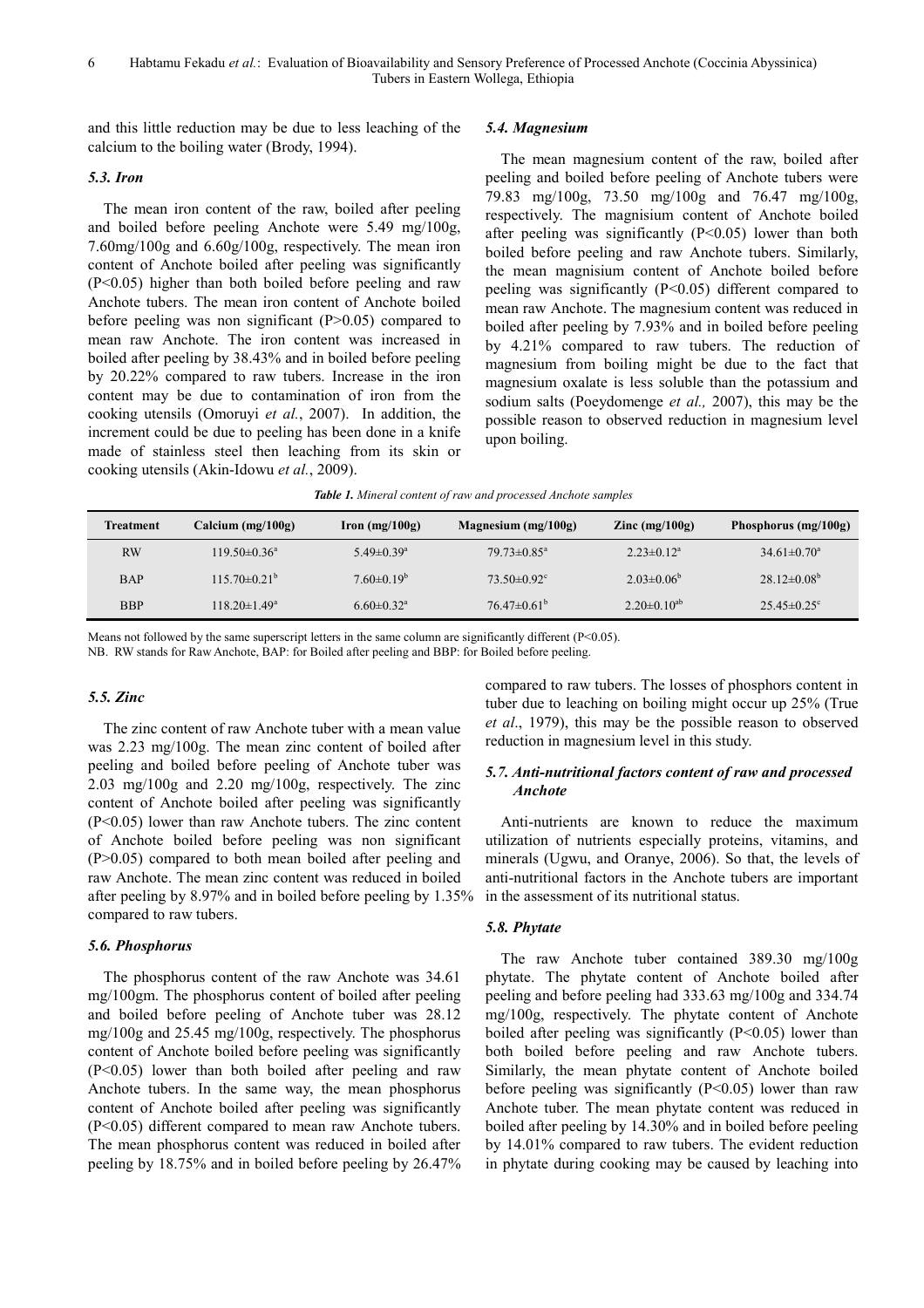the cooking medium, degeneration by heat or the formation of insoluble complexes between phytate and other components, such as phytate-protein and phytate-proteinmineral complexes (Siddhtrraju and Becker, 2001). The reduction of phytate during processing Anchote tuber is expected to enhance the bioavailability of proteins and dietary minerals of the tubers and at the same time the lower level of phytate may have some health promotional activities. Currently there is evidence that dietary phytate at low level may have beneficial role as an antioxidant, anticarcinogens and likely play an important role in controlling hypercholesterolemia and atherosclerosis (Phillippy et al., 2004). Because Anchote may provide a substantial portion of phytate, the nutritional consequences of phytate in Anchote should be investigated.

#### *5.9. Oxalate*

The raw Anchote tuber contained 8.26 mg/100g oxalate. The oxalate content of boiled after peeling and boiled before peeling of Anchote tuber had 4.23 mg/100g and 4.66 mg/100g, respectively. The oxalate content of Anchote boiled after peeling was significantly  $(P<0.05)$  lower than both boiled before peeling and raw Anchote tubers. Also the mean oxalate content of Anchote boiled before peeling was significantly  $(P<0.05)$  lower than raw Anchote tuber. The mean oxalate content was reduced in boiled after peeling by 48.79% and in boiled before peeling by 43.58% compared to raw Anchote tubers. The traditional processing methods were found effective methods to reduce the oxalate content in these tubers. Boiling may cause considerable cell rupture and facilitate the leakage of soluble oxalate into cooking water (Albihn and Savage, 2001), this may be the possible reason to observed high reduction in oxalate level upon boiling.

| Table 2. Anti-nutritional factors content of raw and processed Anchote |  |  |  |  |
|------------------------------------------------------------------------|--|--|--|--|
|------------------------------------------------------------------------|--|--|--|--|

| Treatment  | Phytate $(mg/100g)$          | Oxalate $(mg/100g)$          | Tannin $(mg/100g)$      | Cyanide $(mg/100g)$           |
|------------|------------------------------|------------------------------|-------------------------|-------------------------------|
| <b>RW</b>  | $389.30\pm0.39^{\mathrm{a}}$ | $8.23 \pm 0.09^a$            | $173.55 \pm 0.35^a$     | $12.67 \pm 0.22$ <sup>a</sup> |
| <b>BAP</b> | $333.63 \pm 0.29$ °          | $4.23 \pm 0.02$ <sup>c</sup> | $102.36\pm0.46^{\circ}$ | $8.16 \pm 0.07$ <sup>c</sup>  |
| <b>BBP</b> | $334.74 \pm 0.42^b$          | $4.66 \pm 0.17^b$            | $121.21 \pm 0.11^b$     | $11.14 \pm 0.17^b$            |

Means not followed by the same superscript letters in the same column are significantly different (P<0.05).

NB. RW stands for Raw Anchote, BAP: for Boiled after peeling and BBP: for Boiled before peeling..

Oxalates can have a harmful effect on human nutrition and health, especially by reducing calcium absorption and aiding the formation of kidney stones (Noonan and Savage, 1999). High-oxalate diets can increase the risk of renal calcium oxalate formation in certain groups of people (Libert & Franceschi, 1987). The majority of urinary stones formed in humans are calcium oxalate stones (Hodgkinson, 1977). Currently, patients are advised to limit their intake of foods with a total intake of oxalate not exceeding 50–60 mg per day (Massey, *et al*., 2001). The traditionally processed Anchote tubers analyzed in this study are low compared to the recommendations for patients with calcium oxalate kidney stones. Under these guidelines, processed Anchote tubers analyzed could be recommended not only for normal healthy people but also consumption for patients with a history of calcium oxalate kidney stones, assume about 1 kg of Anchote would be necessary for consumption per day. Therefore, the reduced oxalate content resulting from traditionally processed Anchote tubers could have a positive impact on the health of consumers to enhance the bioavailability of essential dietary minerals of the tubers, as well as reduce the risk of kidney stones occurring among consumers. Hence, boiling the tuber would reduce the nutritional problems that the high levels of oxa1ates could cause.

#### *5.10. Tannin*

The tannin content of raw Anchote tuber was 173.55

mg/100g. The tannin content of boiled after peeling and boiled before peeling of Anchote tuber had 102.36 mg/100g and 121.21 mg/100g, respectively. The tannin content of Anchote boiled after peeling was significantly  $(P<0.05)$ lower than both boiled before peeling and raw Anchote tubers. Similarly, the mean tannin content of Anchote boiled before peeling was significantly  $(P<0.05)$  lower than raw Anchote tubers. The mean tannin content was reduced in boiled after peeling by 41.87% and in boiled before peeling by 30.12% compared to raw tubers. The decrease in the levels of tannin during heat treatment might be due to thermal degradation and denaturation of the antinutrients as well as the formation of insoluble complexes (Kataria et al., 1989), this may be the possible reason observed in this study. Tannin content of most food is usually reduced by processing and this has been reported to enhance the bioavailability of iron. The toxicity effects of the tannin may not be significant since the total acceptable tannic acid daily intake for a man is 560 mg/100g (Anonymous, 1973). Since the tannin content of raw Anchote tuber is very low compared to its critical toxicity effect and further reduced during traditional processing, its antinutritional effect may be insignificant in both raw and processed tuber.

#### *5.11. Cyanide*

Cyanide, either in synthetic inorganic forms as in KCN or NaCN, or organic forms as in cyanogenic glucosides, is a potent specific inhibitor of several enzyme-catalyzed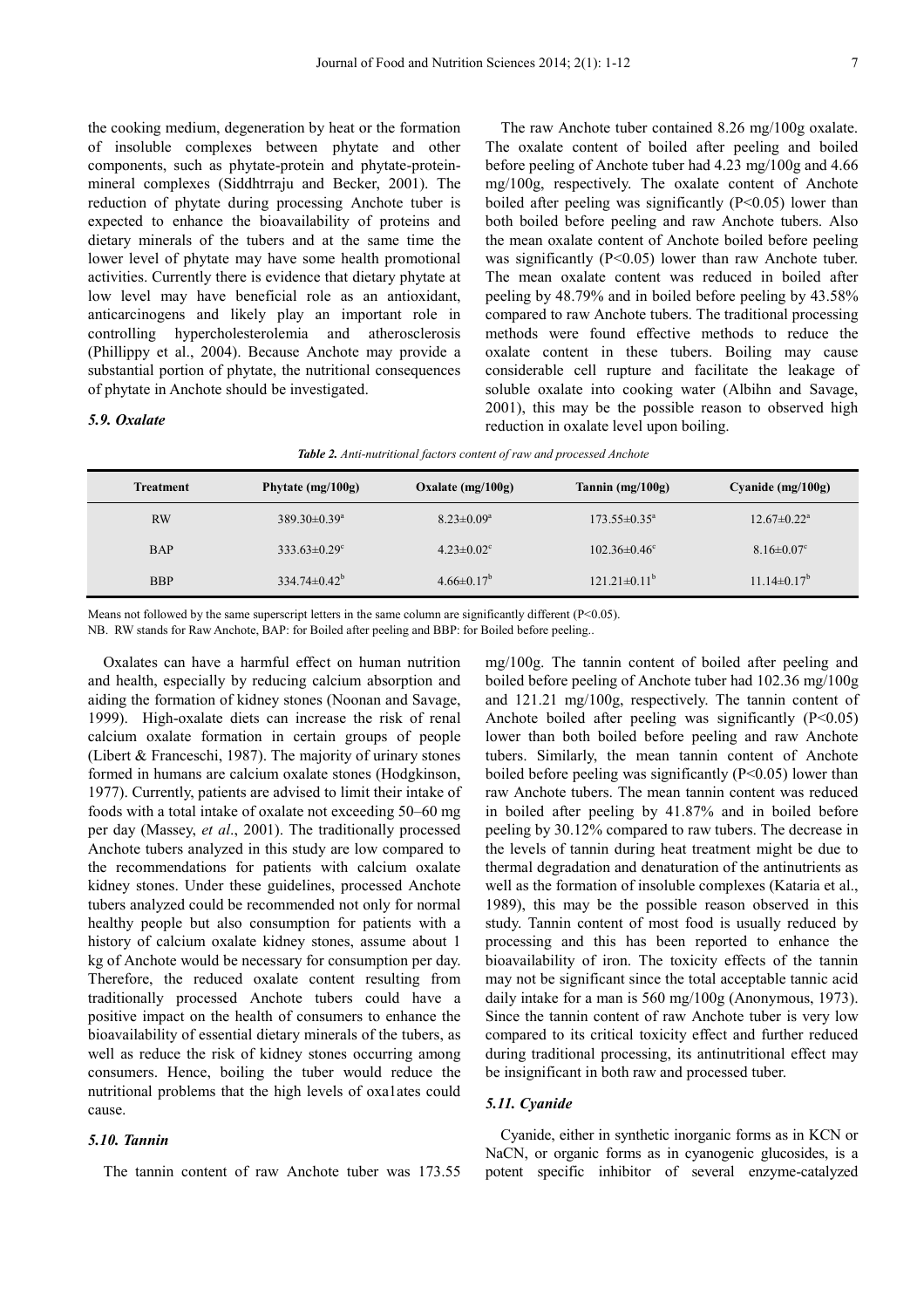processes (Aletor, 1993). The results of the present study showed that cyanide in raw, boiled after peeling and boiled before peeling Anchote tuber were 12.67 mg/100g, 8.16 mg/100g, and 11.14 mg/100g, respectively. The cyanide content of Anchote boiled after peeling was significantly (P<0.05) lower than both boiled before peeling and raw Anchote tubers. The mean cyanide content of Anchote boiled before peeling was also significantly (P<0.05) lower compared to mean raw Anchote tuber. The mean cyanide content was reduced in boiled after peeling by 35.59% and in boiled before peeling by 12.08% compared to raw tubers. It has been reported that higher intake of cyanides could result in the development of neurological disease in humans (Montgomery, 1980). The amounts of cyanide produced, only plants that accumulate more than 50 to 200 mg/100 g are considered to be dangerous (Kingsbury, 1964). However, smaller amount of cyanides could have several long-term adverse effects on human health (Bhandari and Kawabata, 2004). The results obtained showed that the processed tuber could be considered safe with regard to cyanide poisoning due to the fact that the cyanide levels were far below the detrimental levels of 50 to 200 mg/100g (Kingsbury, 1964). However, the amount remaining cyanide content might be slightly toxic to people who consume high quantities of Anchote tubers and need to be further study.

#### *5.12. Phytate Phosphorus and Non-Phytate Phosphorus*

The phytate phosphorus and non-phytate phosphorus content of raw and processed Anchote is shown in Table 4.4. The phytate phosphorus content of raw, boiled after peeling and boiled before peeling Anchote tubers were 109.71 mg/100g, 94.02 mg/100g, and 94.22 mg/100g, respectively. The phytate phosphorus content of Anchote boiled after peeling and boiled before peeling was significantly (P<0.05) lower than raw Anchote tubers. The mean phytate phosphorus content of Anchote boiled before peeling was non significant (P>0.05) compared to mean boiled after peeling Anchote tuber. The mean phytate phosphorus content was reduced in boiled after peeling by 14.31% and in boiled before peeling by 14.12% compared to raw tubers.

*Table 3. Phytate phosphorus and non-phytate phosphorus Contents of raw and processed Anchote samples*

| <b>Treatment</b> | <sup>1</sup> Phytate phosphorus $(mg/100g)$ | <sup>2</sup> Non-phytate<br>phosphorus(mg/100g) | <sup>3</sup> Proportion of phosphorous as phytate<br>(%) |
|------------------|---------------------------------------------|-------------------------------------------------|----------------------------------------------------------|
| <b>RW</b>        | $109.71 \pm 0.12$ <sup>a</sup>              | $75.10\pm0.82$ <sup>a</sup>                     | $3.17 \pm 0.07$ °                                        |
| <b>BAP</b>       | 94.02 $\pm$ 0.08 <sup>b</sup>               | $65.89 \pm 0.01$ <sup>c</sup>                   | $3.34\pm0.01^{\rm b}$                                    |
| <b>BBP</b>       | $94.22 \pm 0.29^b$                          | $68.77 \pm 0.09^{\rm b}$                        | $3.71 \pm 0.03^a$                                        |

Means not followed by the same superscript letters in the same column are significantly different  $(P<0.05)$ .

**1** Phytate phosphorus was calculated by phytate times 28.18%.

<sup>2</sup> Non-phytate phosphorus was the difference between phytate phosphorus and total phosphorus.

<sup>3</sup>Proportion of phosphorous as phytate was calculated by phytate phosphorus devided by total phosphorus.

NB. RW stands for Raw Anchote, BAP: for Boiled after peeling and BBP: for Boiled before peeling.

The non phytate phosphorus content of raw, boiled after peeling and boiled before peeling Anchote were 75.10 mg/100g, 65.89 mg/100g, and 68.77 mg/100g, respectively. The mean non phytate phosphorus content of Anchote boiled after peeling was significantly  $(P<0.05)$  lower than both boiled before peeling and raw Anchote tubers. Similarly, the mean non phytate phosphorus content of Anchote boiled before peeling was significantly  $(P<0.05)$  lower compared to mean raw Anchote tubers. The proportion of phosphros as phytate content of raw, boiled after peeling and boiled before peeling Anchote tubers were 3.17%, 3.34%, and 3.71%, respectively. The percentage of phytate phosphorus to total phosphorus is very important since the phytate phosphorus cannot be utilized by human beings. The effect of phytate on phosphrus absorption in the presence of high phytate intakes has led to the suggestion that the proportion of phosphorus as phytate may be a better index of phosphrus bioavailability (Melaku *et al*., 2005), in which the diets with proportion of phosphorus as phytate  $(\frac{9}{6}) \le 50$  % in foods from roots and tubers are regarded as being adequate in bioavailable phosphate. The values in this study were lower than the reported critical proportion of phosphors as phytate, which implies the Anchote tubers are adequately bioavailable the

phosphors element. Therefore, consumptions of Anchote tuber may help to ameliorate prevalent mineral deficiencies caused by their limited bioavailability and may lead to better mineral status.

## *5.13. Molar ratios of Ca: Phy, Ox: Ca, Phy: Zn, Phy: Fe and [Ca] [Phy]/[Zn]*

The molar ratios for oxalate, calcium, zinc, Iron and phytate were calculated to evaluate the effects of elevated levels of oxalate and phytate in the bioavailability of dietary minerals. Bioavailability is the ability of the body to digest and absorb the mineral in the food consumed. The calculated values are also compared with the reported critical toxicity values for these ratios.

#### *5.14. [Calcium]/ [Phytate] Molar ratios*

The molar ratios of Ca:Phy in Raw, Boiled after peeled and boiled before peeled Anchote were 5.05, 5.71, and 5.78, respectively. The mean Ca:Phy molar ratio of Anchote boiled before peeling and boiled after peeling was significantly  $(P<0.05)$  higher than raw Anchote tubers. The mean Ca:Phy molar ratio of Anchote boiled after peeling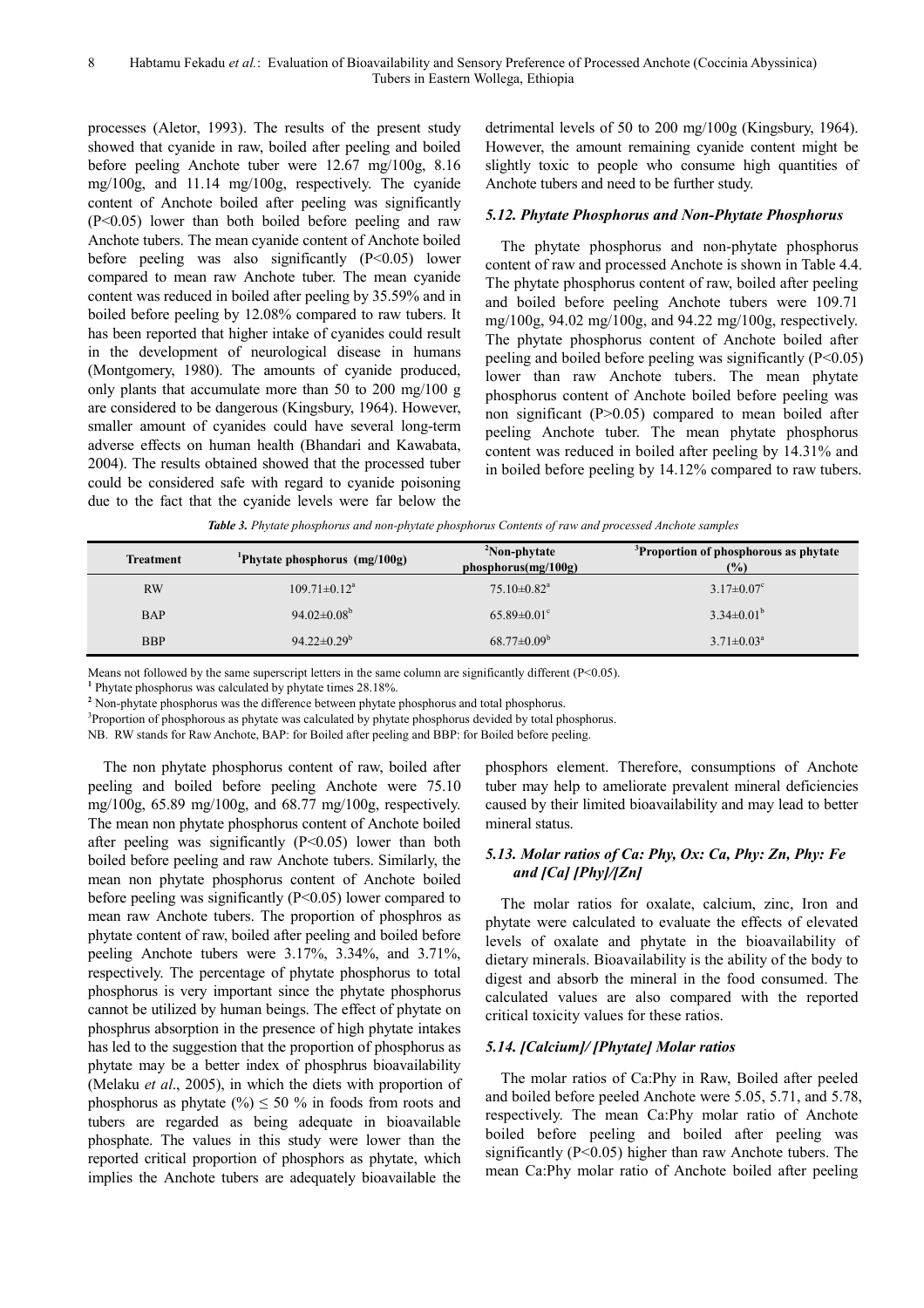was significantly  $(P<0.05)$  lower than boiled before peeling Anchote tubers. Phytic acids markedly decrease Ca bioavailability and the Ca:Phy molar ratio has been proposed as an indicator of Ca bioavailability. The Ca: Phy molar ratios >6, indicative of poor calcium bioavailability (Oladimeji et al., 2000). The values in the present study were lower than the reported critical molar ratio of Ca:Phy, indicating that absorption of calcium not adversely affected by phytate in these tubers.

#### *5.15. [Oxalate]/ [Ca] Molar ratios*

The molar ratios of Ox:Ca obtained in raw, boiled after peeled and boiled before peeled Anchote were 0.03, 0.02, and 0.02, respectively. The Ox:Ca molar ratios of Anchote boiled after peeling and boiled before peeling was significantly (P<0.05) lower than raw Anchote tubers. The

Ox:Ca molar ratios of Anchote boiled before peeling was non significant  $(P>0.05)$  compared to compared to mean boiled after peeling Anchote tuber. The importance of oxalate contents of an individual plant product in limiting total dietary Ca availability is of significance only when the ratio of Ox:Ca is greater than one (Frontela *et al*., 2009). Under this circumstance, the oxalate has potential to complex, not only the Ca contained in the plant, but also that derived from other food sources (Davis, 1979). Consumption of oxalates may result in kidney disease and a high ratio of Ox:Ca in the diet also may cause chronic calcium deficiency (Hassan *et al*., 2007). From the result, it was observed that, Anchote tubers had Ox:Ca values are lower than the reported critical value (1.0), which implies that a low level of oxalate could have no adverse effects on bioavailability of dietary calcium in these tubers.

*Table 4. Calculated Ca:Phy, Ox:Ca, Phy:Zn, Phy:Fe and [Ca][Phy]/[Zn] molar ratios of raw and processed Anchote samples.* 

| <b>Treatment</b> | Ca:Phy (molar ratio) <sup>1</sup> | Ox:Ca (molar ratio) <sup>2</sup> | Phy: Zn (molar ratio) <sup>3</sup> | Phy: Fe (molar ratio) <sup>4</sup> | $[Ca][phy]/[Zn](mol/kg)^5$ |
|------------------|-----------------------------------|----------------------------------|------------------------------------|------------------------------------|----------------------------|
| <b>RW</b>        | $5.05 \pm 0.02$ <sup>c</sup>      | $0.03 \pm 0.001^a$               | $17.35 \pm 0.91$ <sup>a</sup>      | $5.58 \pm 0.75$ <sup>a</sup>       | $0.52 \pm 0.02^a$          |
| <b>BAP</b>       | $5.66 \pm 0.01^b$                 | $0.02 \pm 0.001^b$               | $14.82 \pm 0.54^{\circ}$           | $3.92 \pm 0.19^b$                  | $0.47 \pm 0.01^{\rm b}$    |
| <b>BBP</b>       | $5.78 \pm 0.07$ <sup>a</sup>      | $0.02 \pm 0.001^{\rm b}$         | $14.83 \pm 0.23^b$                 | $4.28 \pm 0.15^{\circ}$            | $0.44 \pm 0.02^b$          |

Means not followed by the same superscript letters in the same column are significantly different (P<0.05)

**1** mg of Calcium/molecular weight of Calcium: mg of phytate/molecular weight of phytate.

**<sup>2</sup>**mg of oxalate/molecular weight of oxalate: mg of calcium /molecular weight of calcium.

<sup>3</sup>mg of phytate/molecular weight of phytate: mg of zink/molecular weight of zink.

<sup>4</sup>mg of phytate/molecular weight of phytate: mg of iron/molecular weight of iron.

**5** (mg of Calcium/molecular weight of Calcium) (mg of phytate/molecular weight of phytate)/ (mg of zink/molecular weight of zink) devided by 100.

NB. RW stands for Raw Anchote, BAP: for Boiled after peeling and BBP: for Boiled before peeling.

#### *5.16. [Phytate]/ [Zink] Molar ratios*

The Phy:Zn molar ratios of Raw, boiled after peeled and boiled before peeled Anchote were 17.35, 14.86 and 14.98, respectively. The Phy:Zn molar ratios of Anchote boiled after peeling and boiled before peeling was significantly (P<0.05) lower than raw Anchote tubers. The Phy:Zn molar ratios of Anchote boiled before peeling was non significant (P>0.05) compared to compared to mean boiled after peeling Anchote tuber. The importance of foodstuffs as a source of dietary zinc depends on both the total zinc content and the level of other constituents in the diet that affect zinc bioavailability. Phytate may reduce the bioavailabity of dietary zinc by forming insoluble mineral chelates at a physiological pH (Oberleas, 1983). Zinc deficiency has been shown to be the cause of dwarfism and hypogonadism among adolescents (Prasad, 1984). Zinc has been described as the essential mineral most adversely affected by phytate and the phytate-to-zinc molar ratio has been proposed as an indicator of zinc bioavailability (Sirkka, 1997). Phytate: zinc molar ratios >15, indicative of poor zinc bioavailability (Morris and Ellis, 1989). The values of boiled after peeling and boiled before peeling Anchote were lower than the critical molar ratios of Phy:Zn,

which indicates the availability of zinc good due to traditional processed Anchote tuber.

#### *5.17. [Phytate]/[Iron] Molar Ratios*

The phytate:iron molar ratios of raw, boiled after peeling and boiled before peeling Anchote tuber was 5.58, 3.92 and 4.28, respectively. The phytate:iron molar ratios of Anchote boiled after peeling and boiled before peeling was significantly  $(P<0.05)$  lower than raw Anchote tubers. The phytate:iron molar ratios of Anchote boiled before peeling was non significant (P>0.05) compared to compared to mean boiled after peeling Anchote tuber. Phytate begins to lose its inhibitory effect on iron absorption when phytate:iron molar ratios are less than 1.0, although even ratios as low as 0.2 exert some negative effect (Hurrell, *et al*., 2003). The phytate:iron molar ratios greater than 0.15 regarded as indicative of poor iron bioavailability (Siegenberg *et al*., 1991). This result indicated that, the phytate:iron molar ratios raw and processed tubers are greater than the critical value, which implies the absorption of iron from raw and processed Anchote inhibited by phytate and as a result the bioavailability of iron is poor.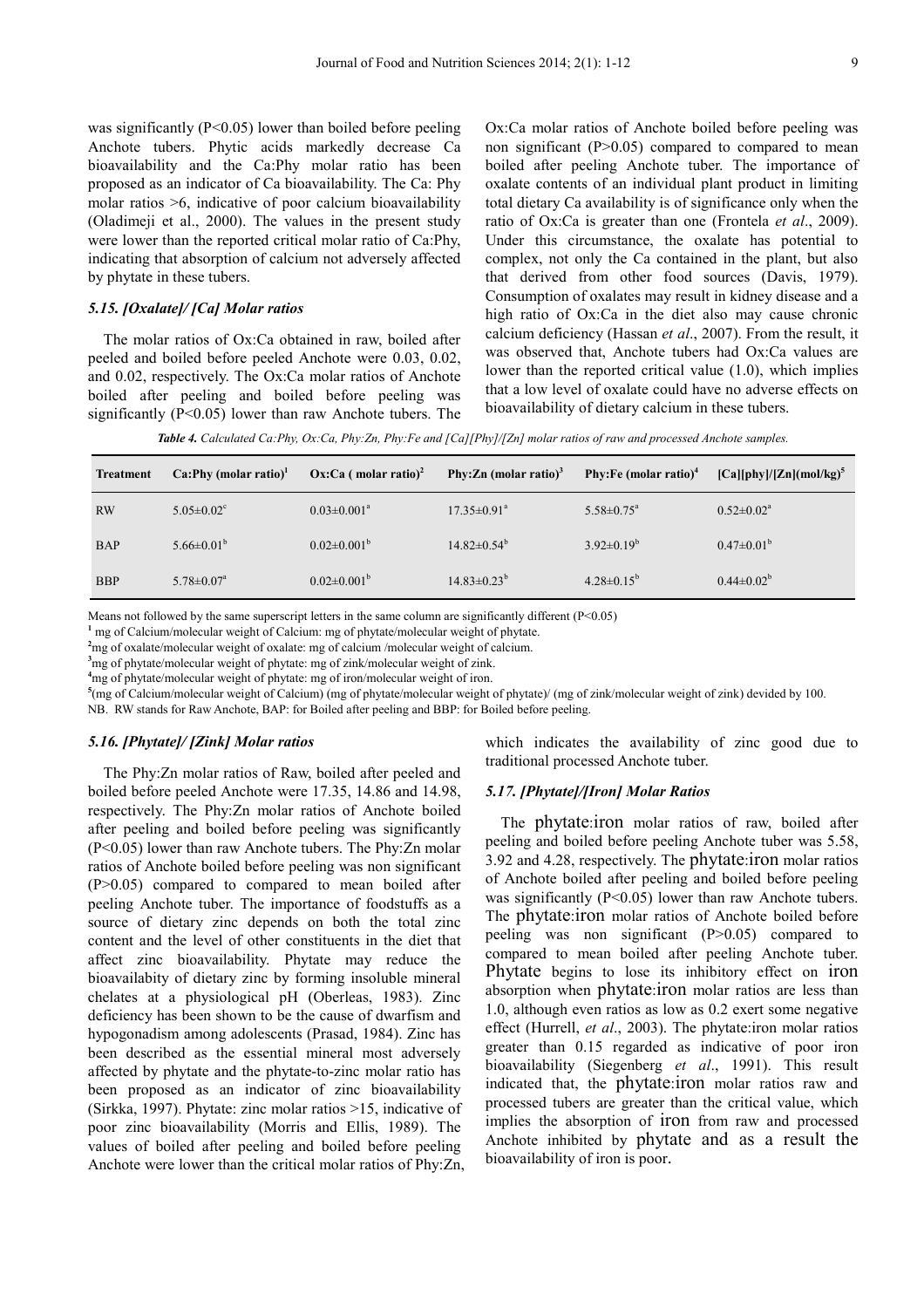## *5.18. [Calcium][Phytate]/[Zink] Molar Ratios*

The values of [Ca][phytate]/[Zn] millimolar ratio for raw, boiled after peeling and boiled before peeling Anchote had 0.52 mol/kg, 0.47 mol/kg, and 0.35 mol/kg, respectively. The [Ca][phytate]/[Zn] millimolar ratios of Anchote boiled after peeling and boiled before peeling was significantly (P<0.05) lower than raw Anchote tubers. The [Ca][phytate]/[Zn] millimolar ratios of Anchote boiled before peeling was non significant  $(P>0.05)$  compared to compared to mean boiled after peeling Anchote tuber. The potentiating effect of calcium on zinc absorption in the presence of high phytate intakes has led to the suggestion that the [Phy][Ca]/[Zn] millimolar ratio may be a better index of zinc bioavailability than the [Phy]/[Zn] molar ratio alone (Obah and Amusan, 2009). High calcium levels in foods can promote the phytate-induced decrease in zinc bioavailability when the [Ca][phytate]/[Zn] millimolar ratio exceeds 0.5 mol/kg (Gibson, 1994). In this study, except the raw tuber, the values of [Ca][Phy]/ [Zn] millimolar ratios of both processed tubers were found less than the critical level. Therefore, traditional processing methods would appear that the possible contribution to increase zinc availability.

## *5.19. Sensory Preference of Traditional Processed Anchote*

Anchote tubers boiled after peeling and boiled before peeling were presented to fifty consumers panels to preference taste. Among them 33 (66%) consumers preferred tubers boiled before peeling whereas 17 (34%) consumers preferred Anchote boiled after peeling Anchote. The results were evaluated according to statical t-test table of paired compareson test, at p<0.05 level of significance; one sample must be selected at least 33 times out of fifty consumers to be a significantly different. The Anchote boiled before peeling was selected 33 times out of fifty consumers, which meets the critical value of the table to be a significantly difference. As a result, there is a significant (P<0.05) preference of taste of Anchote boiled before peeling to Anchote tubers boiled after peeling.

## **6. Conclusion**

The present finding uncovered information on the mineral contents (Zinc, Iron, Calcium, Sodium, Magnesium and Phosphorus) and antinutritional factors (Phytate, Oxalate, Tannin and Cyanide) of raw and processed Anchote tubers from Eastern Wollega, Ethiopia. Sensory preference taste of Anchote boiled after peeling and boiled before peeling was also reported. In addition, the relative bioavailability of the minerals was assessed by calculating molar ratios of antinutrient to the contained minerals.

The results of this study showed that raw Anchote contains appreciable quantity of calcium, magnesium, iron and low levels of antinutrients (Oxalate, tannin, and cynide) except phytate, when compared to values reported in the literature. As shown in this study the traditional processing methods of Anchote were very important because that improved the bioavailability of zinc contained in the Anchote tubers. This study also indicated that traditional processing methods decreased the calcium, iron, zinc content of the tubers. Among the traditionl processing methods, boiled before peeling proved to be better in some mineral contents considered in this investigation.

The levels of anti-nutritional factors in Anchote are important in the assessment of its nutritional status. In this study, the raw Anchote tubers were found to contain low antinutritional factors, except phytate. Moreover, there were further reductions of the antinutritional factors during traditional processing. This implies, except phytate which might hinder iron bioavailability, traditional processing enables that the antinutritional factors in the Anchote couldn't hamper its nutritional value. Therefore, both methods of traditional preparation of Anchote were effective to significantly reduce the levels of antinutritional factors, thereby improving the bioavailability of minerals such as zinc and calcium known to be affected by these anti-nutrients. This study also indicated that consumer panels preferred the taste of Anchote boiled before peeling. Therefore traditional processing method of Anchote boiled before peeling is also effective technique and need to be encouraged in terms of consumers preference of Anchote taste.

## **Recommendation**

The following recommendations are made based on the above findings.

- $\checkmark$  Increased cultivation of Anchote need to be enouraged in all part of the western part of the country, because of its high nutrient contents like protein, crude fiber, Ca, Zn, Mg and low antinutritional factors.
- $\checkmark$  Both methods of food preparation were effective in reducing the levels of anti-nutritional factors and increase zinc bioavailability. However, boiling of Anchote before peeling is recommended for Anchote preparation in households and restaurants not only due to minimal processing losses in some nutrient compositions but also in terms of consumer preference taste.
- The iron content in the Anchote tuber increased during traditional processing. On the other hand, the absorption of iron from processed Anchote tubers were significantly inhibited by phytate. Consequently, the bioavailability of iron is presumed to be poor. Therefore, Anchote tubers should either be supplemented with other iron reach foods or fortified with iron elements to combat Iron deficiency.
- $\checkmark$  Future works need to focus on identifcation and quantification of other nutrients, and unaddressed antinutrients in Anchote tubers.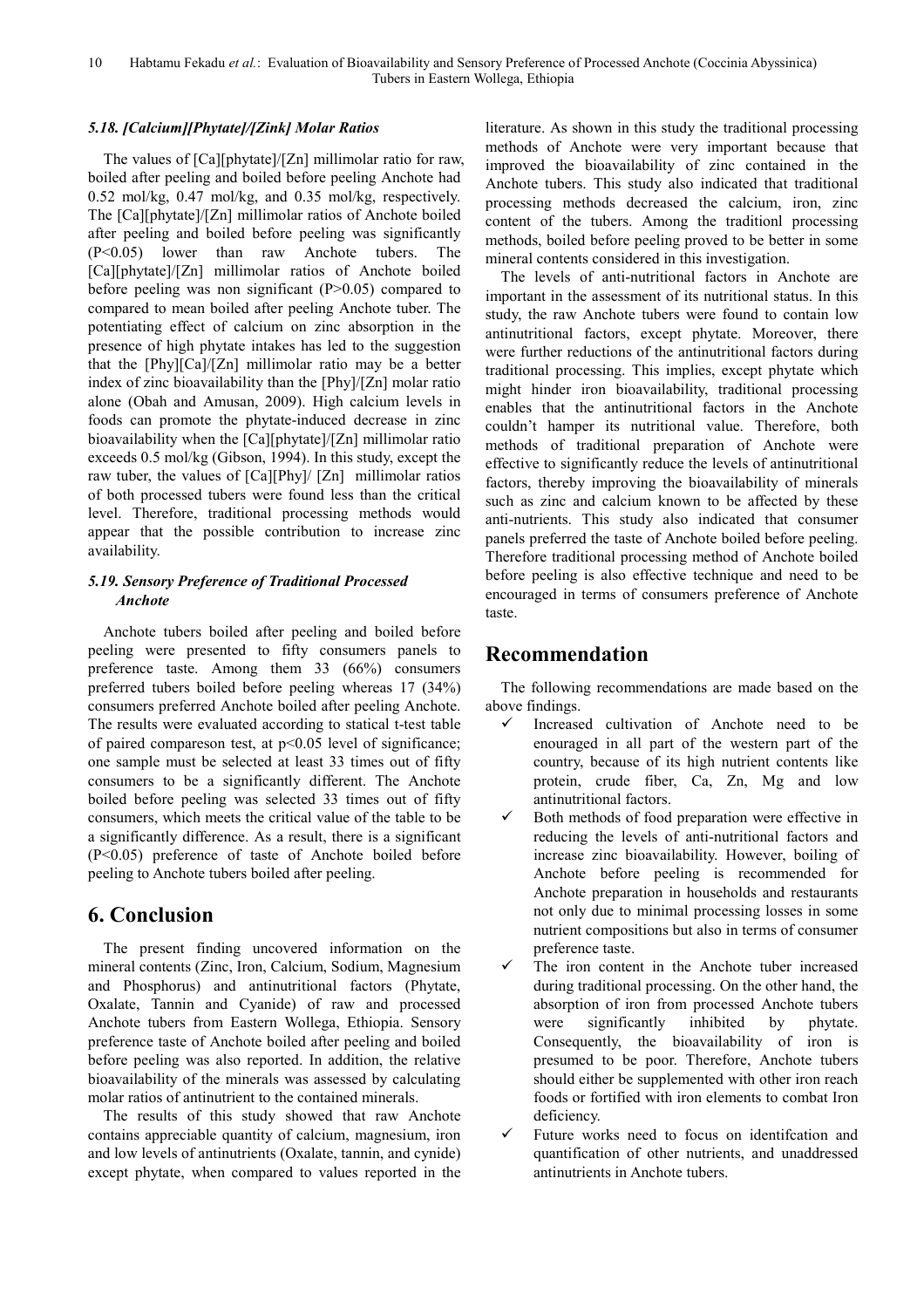- Studies should be undertaken for new product development using Anchote tubers.
- Moreover, the effect of boiling periods, optimal boiling temperature, and storage times, soil types, varieties, and maturity time on the minerals and antinutritional factors of Anchote should be studied.

## **References**

- [1] Abera, H. (1995). Anchote-An Endemic Tuber crop. Addis Ababa University, P.75.
- [2] Addis, T. (2005). Biology of enset root Mealybug (Cataenococcus Ensete) Williams and Matileferrero (Homoptera: Pseudococcidae) and its geographical distribution in southern Ethiopia. M.Sc. Thesis, Alemaya University, Alemaya, Ethiopia, 2005, pp1-96.pp. 1–96.
- [3] Akin-Idowu, P. E., Asiedu, R., Maziya-Dixon, B., Odunola, A. and Uwaifo, A. (2009). Effects of two processing methods on some nutrients and anti-nutritional factors in yellow yam (*Dioscorea cayenensis*). *African Journal of Food Science,* 3, 022- 025.
- [4] Albihu, P. and Savage, G.P. (2001). The effect of cooking on the location and concentration of oxalate in three cultivars of new Zealand-grown oca *(Oxalis tuberose* Mol.). *Journal ofthe Science of Food andAgriculture* 81, 1027-1033.
- [5] Aletor, VA. (1993). Allelochemicals in plant foods and feeding Stuffs. Part I. Nutritional, Biochemical and Physiopathological aspects in animal production. Vet. Human Toxicol. 35(1): 57-67.
- [6] Amare Getahun (1973). Developmental anatomy of tubers of anchote; A potential dry land crop in Act horticulture, Technical communication of ISHS.
- [7] Anonymous (1973). Tannic acid gain. Food Cosmetol Toxicol. In: Toxicants Naturally occurring in foods. National Academy of Sciences. Third Edition. pp 112.
- [8] AOAC (1984). Official Methods of Analysis Association of Official Analytical Chemists.*4 th Edition.* Washington, DC.
- [9] AOAC (2000). Association of Official Analytical Chemists. Official methods of Analysis (Vol. II 17th edition) of AOAC International. Washington, DC, USA. Official methods 925.09, 923.03,979.09, 962.09, 4.5.01 and 923.05.
- [10] Asfaw, Z., Nigatu, A. and Asfaw, M. (1992). Survey of the indigenous food plants of Ethiopia and food preparations from the indigenous food crops. Addis Ababa. 1992:4.
- [11] Bhandari, M. R. and Kawabata, J. (2004). Cooking effects on oxalate, phytate, trypsin, cyanide and amylase inhibitors of wild yam tubers of Nepal. *Journal of Food Composition and Analysis* , 19: 524–530.
- [12] Brody, T. (1994). Nutritional biochemistry. The effect of heat treatments on the nutritional values of different crops. San Diego, CA: Academic Pres.
- [13] Burns, RR. (1971). Methods for estimation of tannin in grain Sorghum. Agronomic Journal; 63:511–512
- [14] Davis, N. T. (1979). Antinutritional factor affecting mineral utilization. Proceding of Nutrition Society, 38, 121–127.
- [15] Dawit, A. and Estifanos, H. (1991). Plants as a primary source of drugs in the traditional health practices of Ethiopia. In: Engels, J.M.M., Hawkes, J.G and Melaku Worede (eds.), Plant Genetic Resources of Ethiopia. Cambridge University Press.
- [16] Demel, T., Feyera, S., Mark, M., Million, B. and Pia, B. (2010). Edible Wild Plants in Ethiopia. Addis Ababa University press, Ethiopia by Eclipse Private Limited Company. ISBN 978-999444-52-28-6; pp.114-115
- [17] Duncan, D.B. (1955). Multiple ranges and multiple F-tests. Biometrics, 11: 1-42.
- [18] Endashaw Bekele (2007). Study on Actual Situation of Medical Plants in Ethiopia. Prepared for JAICAF (Japan Association for International Collaboration of Agriculture and Forestry), (2007) pp. 50–51.
- [19] Frontela, C., Scarino, M.L., Ferruzza, S., Ros, G. and Martínez, C. (2009). Effect of dephytinization on bioavailability of iron, calcium and zinc from infant cereals assessed in the Caco-2 cell model. World Journal of Gastroenterology, 28; 1977-1984.
- [20] Fufa, H. and Urga, K. (1997). Nutritional and antinutritional characteristics of Anchote (Coccinia Abyssinica), 1997; 11(2):163-168.
- [21] Gibson, R.S. (1994). Zinc nutrition in developing countries, *Nutrition Research Reviews* **7** (1994), pp. 151–173.
- [22] Hassan, L.G., Umar K.J. and Umar, Z. (2007). Antinutritive factors in *Tribulus terrestris* (Linn) leaves and predicted calcium and zinc bioavailability. J. Trop. Biosci., 7: 33-36.
- [23] Hodgkinson, A. (1977). Oxalic acid in biology and medicine. London: Academic Press.
- [24] Hurrel, R. F., Juillert, M. A., Reddy, M. B., Lynch, S. R., Dassenko, S. A. and Cook, J. D. (1992). Soy protein, phytate and iron absorption in humans. American Journal Clinical Nutrition, 56, 573–578.
- [25] IAR (1986). Department of Horticulture. Roots and Tubers team progress report for the period 1978/79. Addis Ababa. 1986:1-9.
- [26] Kataria, A., Chauhan, BM. and Punia, D. (1989). Antinutrients and protein digestibility (*in vitro*) of mungbean as affected by domestic processing and cooking. Food Chem. 3:9-17.
- [27] Khetarpaul, N. and Sharma, A. (1997). Effect of fermentation with whey on the HCl extractability of minerals from rice-dehulled black gram blends. J*ournal of Agriculture and Food Chemistry,*45, 2258–2261*.*
- [28] Kingsbury, JM. (1964). Poisonous plants of the U.S and Canada. Prentice Hall, Englewood Cliffs, New Jersey.
- [29] Latta, M., and Eskin, M. (1980). A simple and rapid colorimetric method for phytate determination. *Journal of Agricultural and Food Chemistry*, 28; 1315–1317.
- [30] Leterme, P. (2002). Recommendations by health organizations for roots and tubers consumption. *British Journal ofNutrition* 88, S239-S242.
- [31] Libert, B. and Franceschi, V. R. (1987). Oxalate in crop plants. Journal of Agriculture and Food Chemistry, 35(6), 926–937.